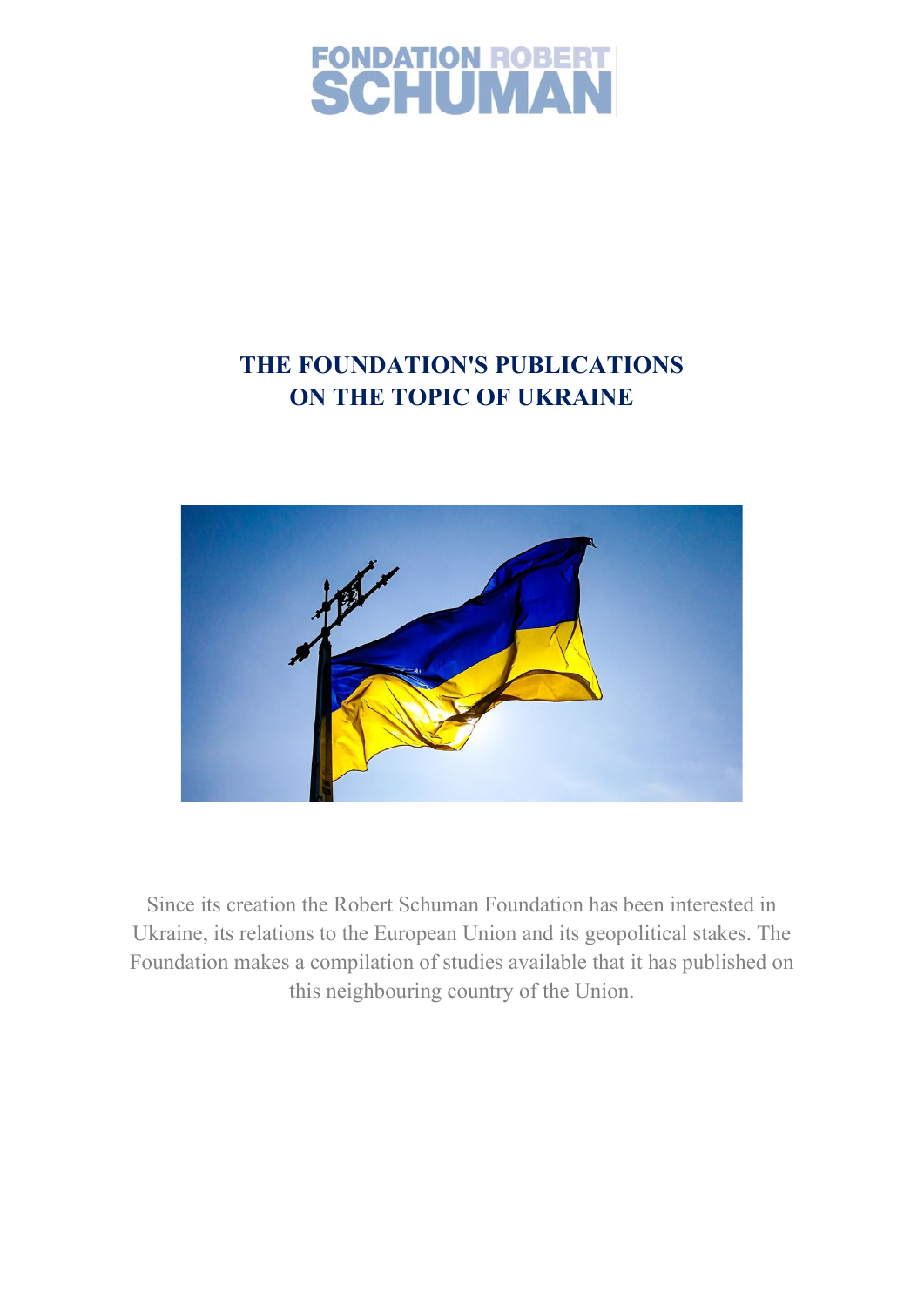#### **[The Greeks of the Black Sea, an important but highly threatened diaspora](https://www.robert-schuman.eu/en/doc/divers/greeks-ukraine-kefalas-en.pdf)**

Alexia Kefalas *22nd March 2022* 

Since the beginning of the conflict, despite its historical ties with Russia, the Greek Foreign Ministry has condemned the invasion. Ukraine is the only country in Europe with such a large Greek community. Between 100,000 and 150,000 Greeks are believed to live in Ukraine. Who are they? Where do they live? Alexia Kefalas traces their history.

### **[Has Europe's Hour Come?](https://www.robert-schuman.eu/en/doc/questions-d-europe/qe-625-en.pdf)**

Antoine Cibirski *21st March 2022* 

In the aftermath of the Russian invasion of Ukraine, Europeans responded quickly, firmly and unitedly: an unprecedented sanctions regime was adopted; funds were released to provide lethal weapons to Ukrainian forces and to assist refugees; Germany, Denmark, Finland and Sweden changed their approach to defence. While the Versailles Summit may have taken these advances on board, it is now a question of making them permanent.

### **[The jerrycan or freedom](https://www.jd-giuliani.eu/en/article/cat-2/886_The-jerrycan-or-freedom.html)**

Editorial by Jean-Dominique Giuliani *20 mars 2022* 

Only force, defeat or the fear of defeat can make Putin back down. Since we refuse to use military means, the most effective course of action would be to stop all purchases of energy from Russia, whose budget and weapons are financed by gas and oil revenues, writes Jean-Dominique Giuliani. In this case, the price of our freedom is the price of hardship.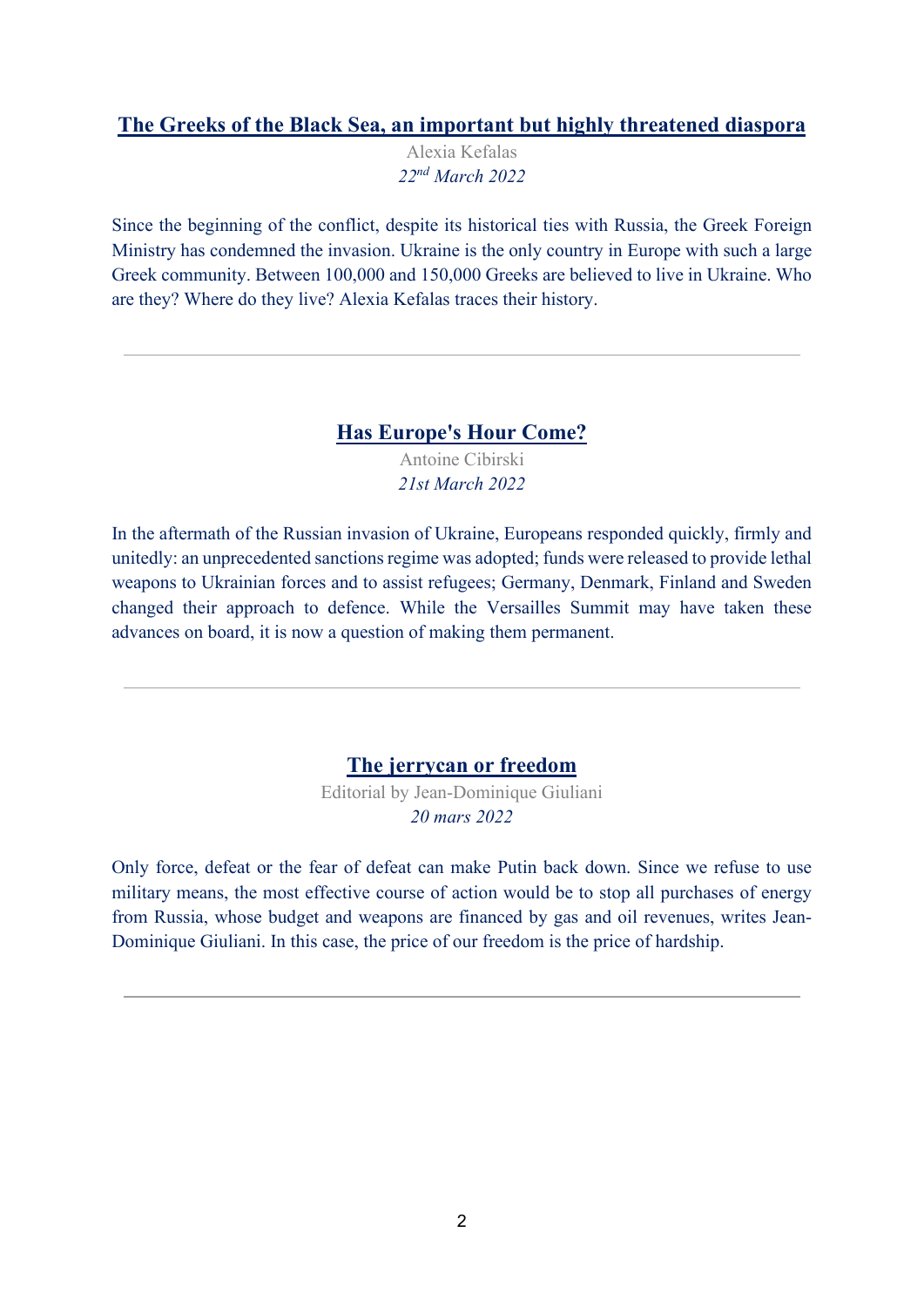#### **[The Eastern Partnership under the test of war in Ukraine](https://www.robert-schuman.eu/en/doc/questions-d-europe/qe-624-en.pdf)**

Pierre Mirel *14th March 2022* 

Faced with the invasion of Ukraine, the European Union has responded quickly and forcefully by imposing the largest sanctions package in its history, says Pierre Mirel. However, recent upheavals have made the Eastern Partnership more hostage to Russia than ever before. The author revisits the question of Georgia, Moldova and Ukraine's accession to the European Union, insisting on the risks it represents, and proposes the organisation of a new "Helsinki Conference" to rethink the security of the European continent.

#### **[Alone, Europe faces its fate](https://www.jd-giuliani.eu/en/article/cat-2/884_Europe-faces-its-fate-alone.html)**

Editorial by Jean-Dominique Giuliani *13th March 2022* 

NATO and its allies have renounced to dissuade Putin from attacking his Ukrainian neighbour. It is now up to Europeans to show determination and unity to stop a tragedy that may lead to others, writes Jean-Dominique Giuliani.

#### **["Russia's invasion of Ukraine is a moment of truth for Europe"](https://www.robert-schuman.eu/en/doc/entretiens-d-europe/ee-113-en.pdf)**

Elina Valtonen *7th March 2022* 

"The responses to the Russian aggression have shown that the European Union can definitely speak the language of power, and these events are a key moment to take further steps towards integration", says Finnish MP Elina Valtonen. She believes that Ukrainians are fighting to defend their freedom and their lives, but also to defend democracy and the shared values of the European Union.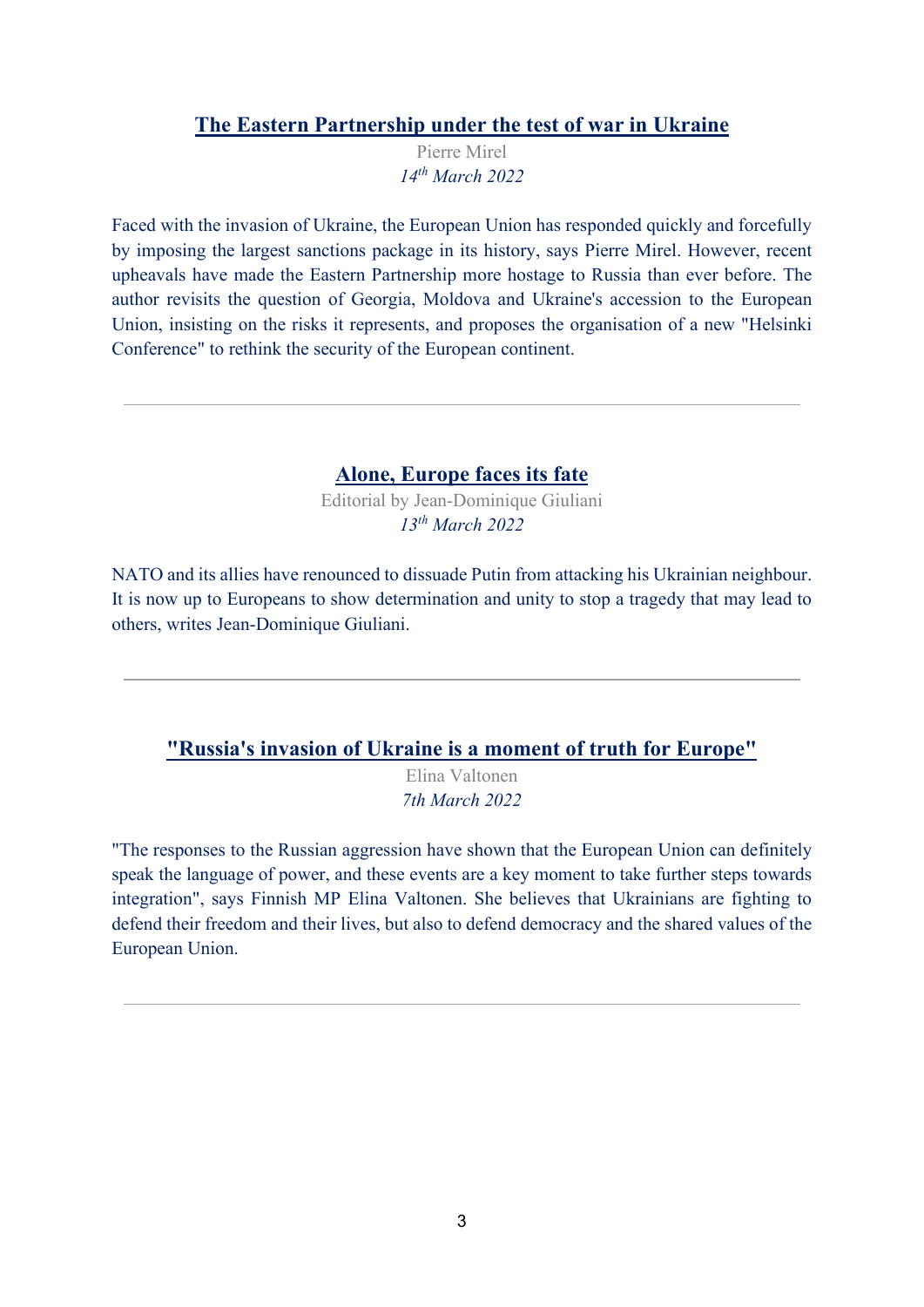#### **[A few truths about Ukraine and Russia. By a seasoned diplomat.](https://www.robert-schuman.eu/en/doc/entretiens-d-europe/ee-112-en.pdf)**

Interview with Jacques Faure *28th February 2022* 

Vladimir Putin's invasion of Ukraine on 24 February has been based on a long-standing rewriting of history according to which Russia, Ukraine and Belarus are one people. This tragedy, a real turning point for the continent, is a test for the cohesion of the European Union, while Ukrainians are massively turning towards the European model, notes the former French ambassador, Jacques Faure.

#### **[As we face the nightmare](https://www.jd-giuliani.eu/en/article/cat-2/871_As-we-face-the-nightmare.html)**

Editorial by Jean-Dominique Giuliani *28th February 2022* 

The invasion of Ukraine by the Russian army is a senseless criminal act that no one could reasonably foresee. But Vladimir Putin has comforted, encouraged and probably transformed the European Union, which is acting with determination and speed, writes Jean-Dominique Giuliani. The cause of a militarily and diplomatically powerful Europe has made more progress in three days than in thirty years.

#### **[How to stop the war?](https://www.jd-giuliani.eu/en/article/cat-2/857_How-to-stop-the-war.html)**

Editorial by Jean-Dominique Giuliani *24th February 2022* 

Europeans have learned from their history that Putin will not stop there, and his threats to the world should enlighten us. Putting a stop to this aggression is an imperative, dissuading the continuation of this mad enterprise is a priority, whatever the means to be used, writes Jean-Dominique Giuliani.

# **[Russia, Ukraine and international Law](https://www.robert-schuman.eu/en/european-issues/0623-russia-ukraine-and-international-law)**

*21st February 2022* 

Russian actions in Ukraine since 2014, and the tensions to which they have led, obscure the legal aspects of these attacks thereby opening the way to propaganda and approximations. To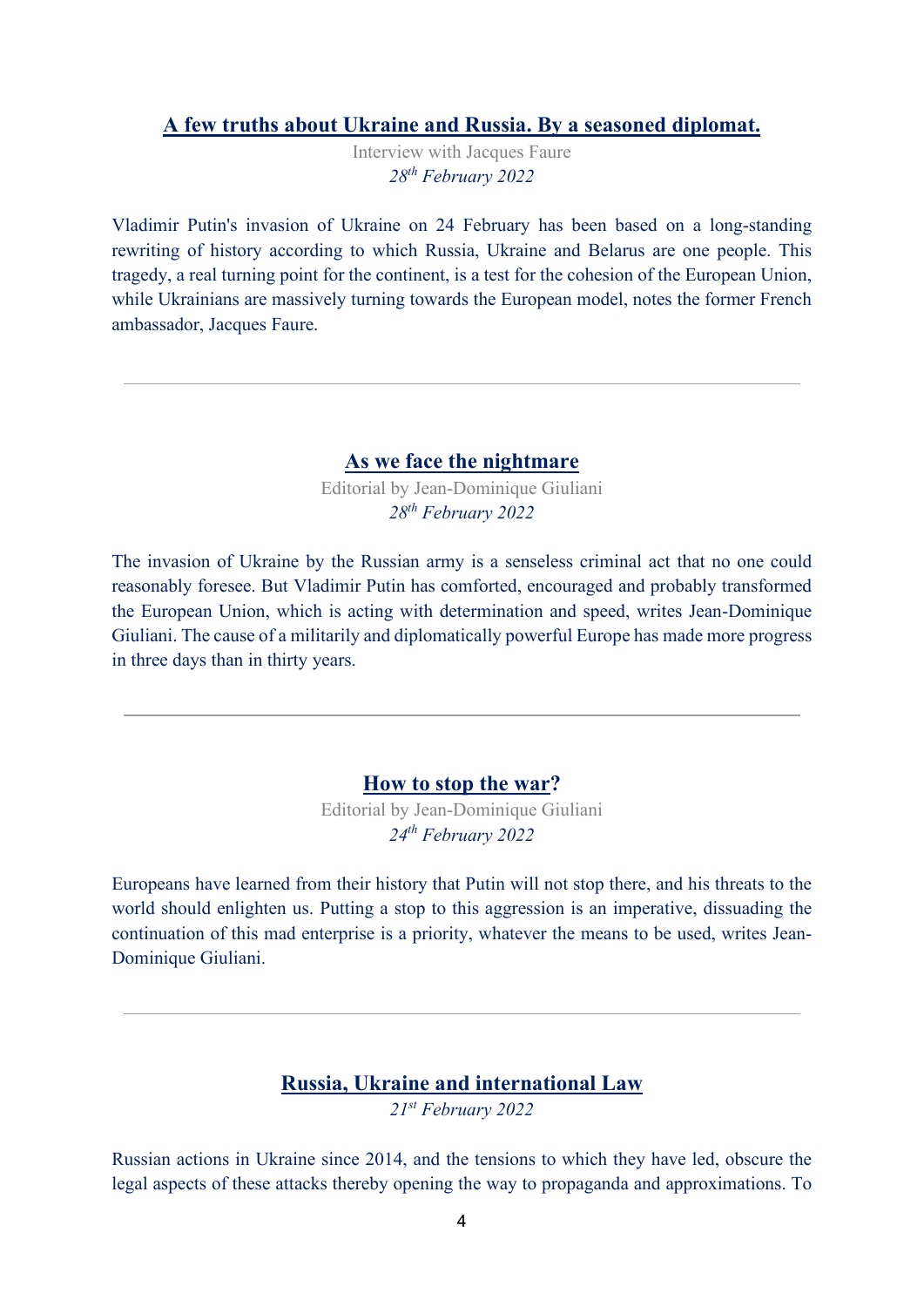contribute to a better understanding of what is at stake, this contribution is limited to the legal aspects of an otherwise eminently political issue. This in fact heralds a spectacular break in the international order and a violation of commitments and treaties signed by a member of the Security Council of the United Nations that have not been witnessed since the Second World War.

#### **[Europe and Russian Blackmail](https://www.jd-giuliani.eu/en/article/cat-2/847_-Europe-and-Russian-Blackmail.html)**

Editorial by Jean-Dominique Giuliani *23rd January 2022* 

Contrary to its propaganda, it is not military threats that worry Russia. Nobody wants to attack it. But it is the presence on its western borders of a large, peaceful, wealthy and democratic entity that highlights its failures. In the face of the pathetic gesticulations of Putin's regime, Europeans must show unity and get engaged with their common defence.

#### **[The 23rd EU-Ukraine Summit at a time of changes](https://www.robert-schuman.eu/en/european-issues/0610-the-23rd-eu-ukraine-summit-in-a-time-of-change)**

Milàn Czerny *11th October 2021* 

On August 24th, Ukraine celebrated the 30th anniversary of its independence. This offered a window of opportunity for the country's president, Volodymyr Zelensky, to mobilise the population domestically around patriotic rhetoric and, internationally, to engage in diplomatic initiatives. However, on both fronts, the Ukrainian leader faces important challenges: mounting Covid-19 cases, intensification of Russian pressure, and Western states' refusal to meet Kyiv's expectations. The EU-Ukrainian summit planned on October 12th 2021 represents the occasion for both sides to reflect on these difficulties and for the EU to clarify its position *vis-à-vis* its eastern neighbour.

#### **[Stakes and Outlook for the Ukrainian presidential election](https://www.robert-schuman.eu/en/european-issues/0508-stakes-and-outlook-for-the-ukrainian-presidential-election)**

Iris Muraz *25th March 2019* 

Just one week before the Ukrainian presidential election of 2019, this article aims to highlight the main issues at stake in this vote in a country undergoing fundamental political change and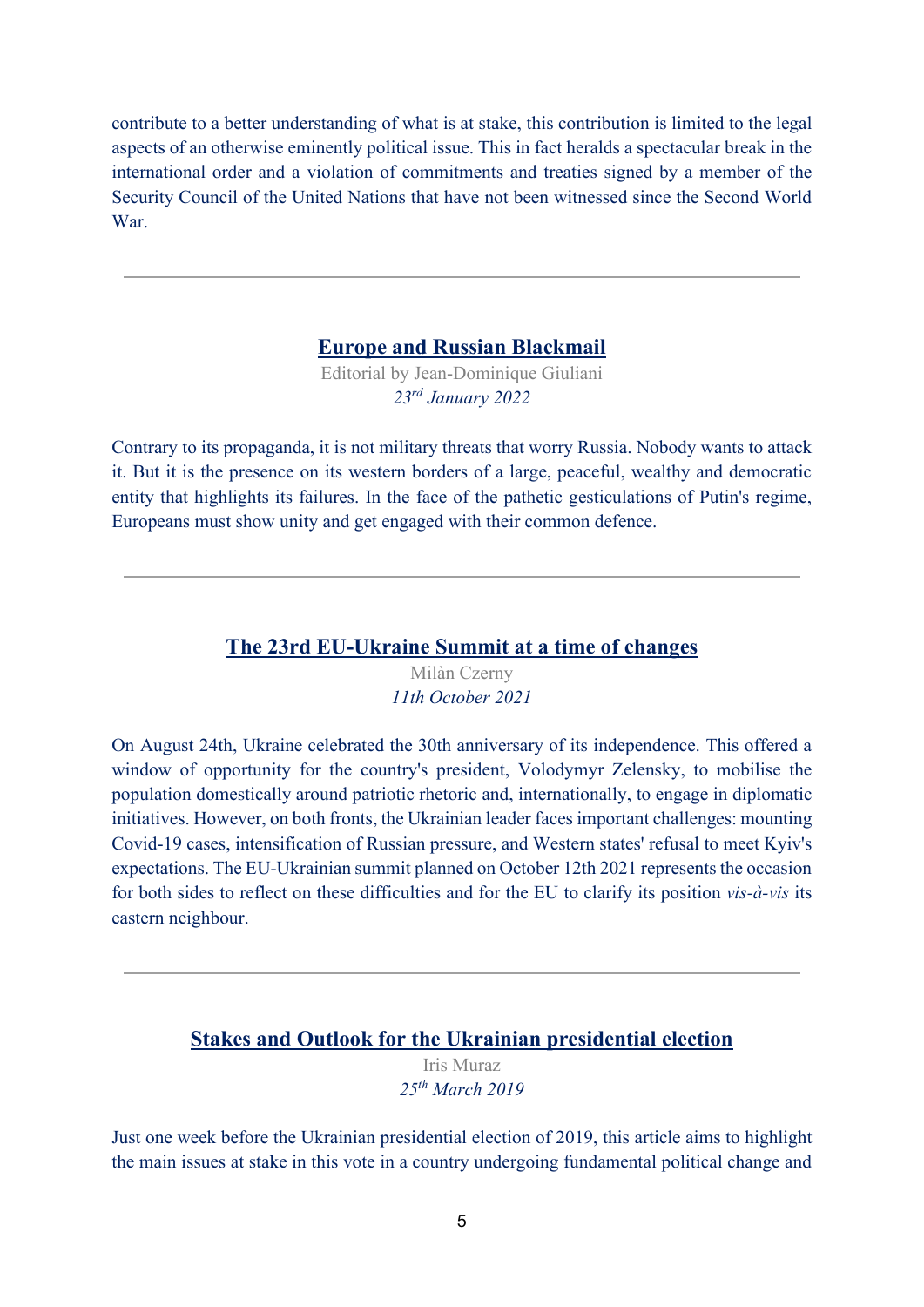marked by five years of undeclared war with Russia. After setting the scene in which the election is taking place, the aim will be to understand the main security, political, social and economic stakes (influence of armed conflict in the Donbass, social reform and expectations, power games between oligarchs) at the heart of the candidates' electoral strategies. This will help us expose the complex set of interests of both economic and political stakeholders, bearing witness to a highly corrupt political system, which is impeding the implementation of reform in Ukraine initiated in 2014, and contributing to increasing mistrust amongst the population as far as their political elites are concerned. The aim will also be to place this election in the context of wider international mechanisms by analysing the view the EU and Russia have of this election. Finally, particular attention will be given to the role played by Ukrainian civil society in the next electoral cycle (legislative elections in October 2019 and local elections in 2020), and to the initiative of new dynamics in the country since the Revolution of Dignity of 2013-2014.

#### **[Russia and the West: ten disputes and an inevitable escalation?](https://www.robert-schuman.eu/en/european-issues/0379-russia-and-the-west-ten-disputes-and-an-inevitable-escalation)**

Maxime Lefebvre *25th January 2016* 

At the end of the Cold War one might have thought that the collapse of the communist bloc and the disintegration of the USSR, concomitant to the defeat in 1991 of Saddam Hussein to the then unanimous "international community", indeed heralded the coming of a "new world order" (George Bush Sr), the triumph of western values of democracy and the liberal economy (Fukuyama's end of History), and the unification of the European continent (Gorbachev's "common home"). The wars which went with the collapse of Yugoslavia rapidly brought us back to reality and to the "return of history" (Guillaume Parmentier).

#### **[Russia, Ukraine and international law](https://www.robert-schuman.eu/en/european-issues/0344-russia-ukraine-and-international-law)**

Jean-Dominique Giuliani 16<sup>th</sup> February 2015

Due to Russia's intervention interpreting recent events in Ukraine has led to real confusion which has far too often enabled propaganda, inaccuracy and references to the past to prevail over a rational analysis. In a bid to provide a better understanding of the issues at stake this paper will restrict itself to the legal aspects only of the question, which is also an eminently political one. It does not aim to ignore Russian resentment or the Ukrainians' will to free themselves of the tutelage of their powerful neighbour or the national interests in question, it simply analyses the impact on international law.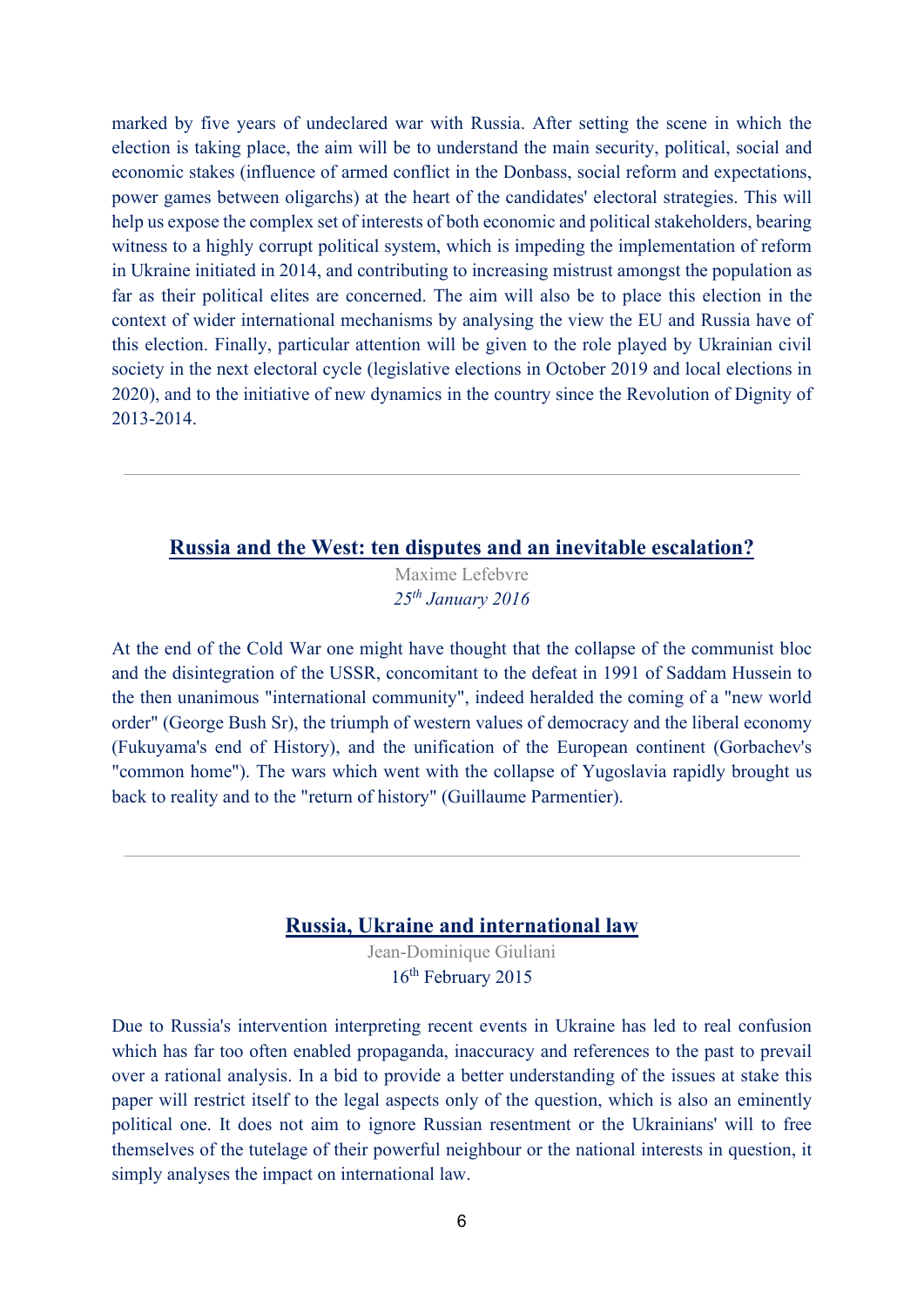### **[The European Neighbourhood Policy put to the test by the Ukrainian crisis](https://www.robert-schuman.eu/en/european-issues/0327-the-european-neighbourhood-policy-put-to-the-test-by-the-ukrainian-crisis)**

Gilles Lepesant *6th October 2014* 

One month after the signature of the Eurasian Economic Union between Russia, Kazakhstan and Belarus in Astana, on 27th June the European Union signed an Association Agreement with Ukraine, Moldova and Georgia. Although the former President of the Commission, Romano Prodi, who launched the European Neighbourhood Policy (ENP) saw in this an opportunity to create a "circle of friends" the European continent is in fact divided between two regional, competing and incompatible integration processes. The Ukrainian crisis– 10 years after the Orange Revolution - triggered off by the sudden response of civil society indeed caused not only a renewal in terms of the regime in place in Kiev, but also intervention by Russia in Crimea and the Donbass. Whatever the conclusion of this crisis might be Russia's goal of strengthening its grip on its "near abroad" is being challenged by its neighbours' attachment to their independence and invites us to question about the purpose and means available to the European Neighbourhood Policy.

# **[«Everything indicates that the "uprising" in Crimea, then in the Russian](https://www.robert-schuman.eu/en/european-interviews/0081-european-interview-with-maxime-lefebvre)[speaking regions in the east in April, was the work of a well organised](https://www.robert-schuman.eu/en/european-interviews/0081-european-interview-with-maxime-lefebvre)  [activist minority supported by external forces."](https://www.robert-schuman.eu/en/european-interviews/0081-european-interview-with-maxime-lefebvre)**

Interview with Maxime Lefebvre *5th May 2014* 

As the OSCE observers were released on 3 May 2014 after eight days in captivity, the Robert Schuman Foundation publishes an interview with Maxime Lefebvre, French Ambassador to the OSCE. Taking stock of the Russian-Ukrainian crisis, he explains that "everything shows that the "uprising" in Crimea, and then in the Russian-speaking regions of the east in April, was the work of a minority of well-organised activists supported from outside".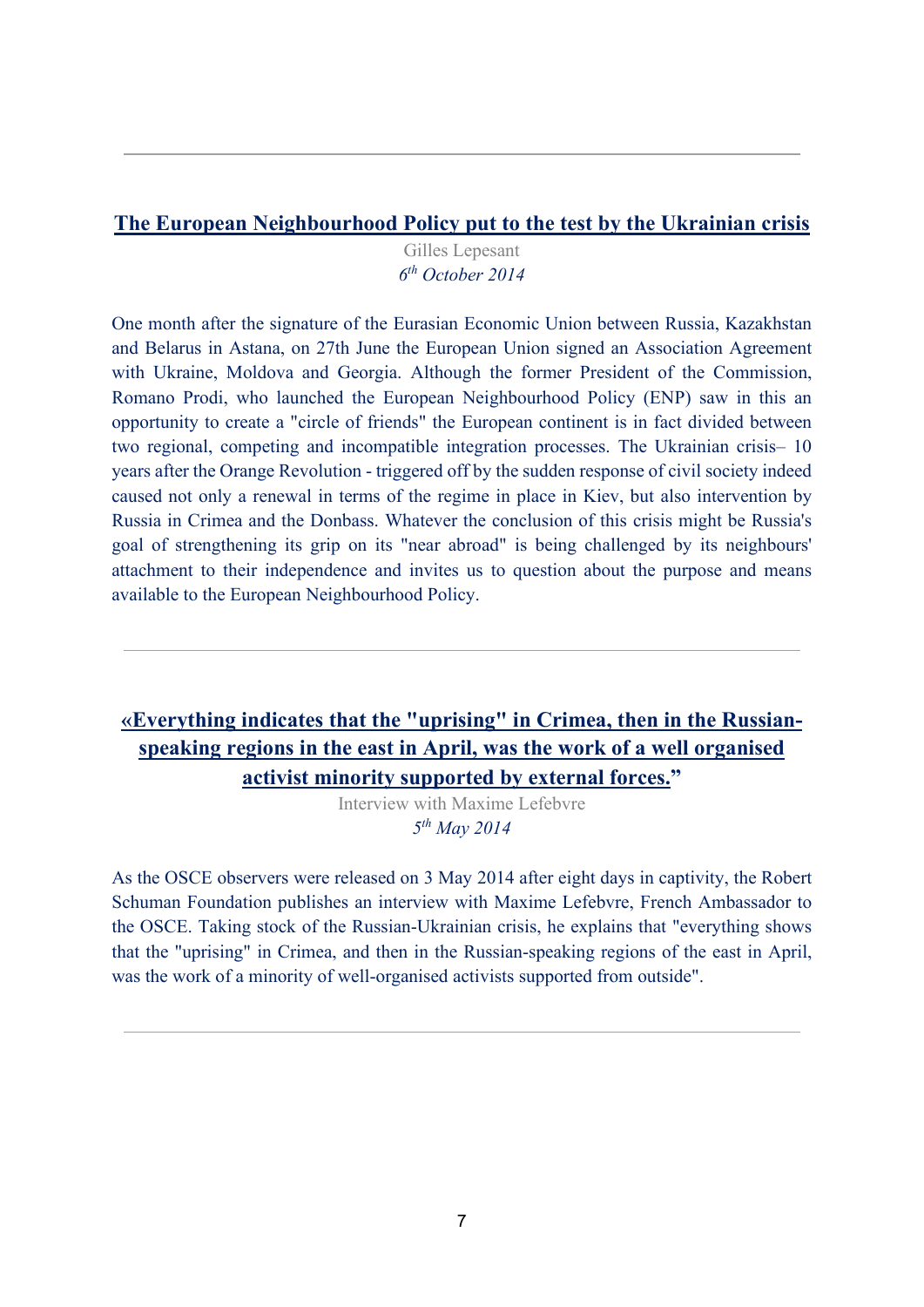# **[Ukraine: after the Geneva Conference, the issue of sanctions remains](https://www.robert-schuman.eu/en/european-issues/0310-ukraine-after-the-geneva-conference-the-issue-of-sanctions-remains)**

Olivier Marty *22nd April 2014* 

In April 2014, the situation in Ukraine is still unstable and could - in the event of a clear nonrespect of the commitments made in Geneva by those involved - lead to further sanctions. Although the USA have been on the offensive since the beginning on this issue, the European countries will in all likelihood adopt a more cautious approach due to their many and varying economic interests. In the meantime, European aid to Ukraine in the financial and gas sectors remains significant however.

**["There was no 'referendum' in Crimea, it was just a parody."](https://www.robert-schuman.eu/en/european-interviews/0080-there-was-no-referendum-in-crimea-it-was-just-a-parody)**

Interview with Mykola Riabchu *24th March 2014* 

The Robert Schuman Foundation has published a European Interview with Mykola Ryabchuk, a researcher at the Institute of Political and Nationality Studies in Kiev on the situation in Ukraine.

# **[Cold War II](https://www.jd-giuliani.eu/en/article/cat-2/371_Cold-War-II.html)**

Editorial by Jean-Dominique Giuliani *23rd March 2014* 

Jean-Dominique Giuliani reacts to Russia's hostile attitude in Ukraine and especially in Crimea and writes that, "Europe, which is the leading economic and commercial power on the planet must also be aware that it is "everyone's neighbour", in other words its interests are global. It has to understand that in answer to the brutal use of force we cannot just respond with dialogue; we have to understand that diplomacy is only credible when it is backed by resolute determination, which is lent credibility by a strong military machine in order to guarantee peace."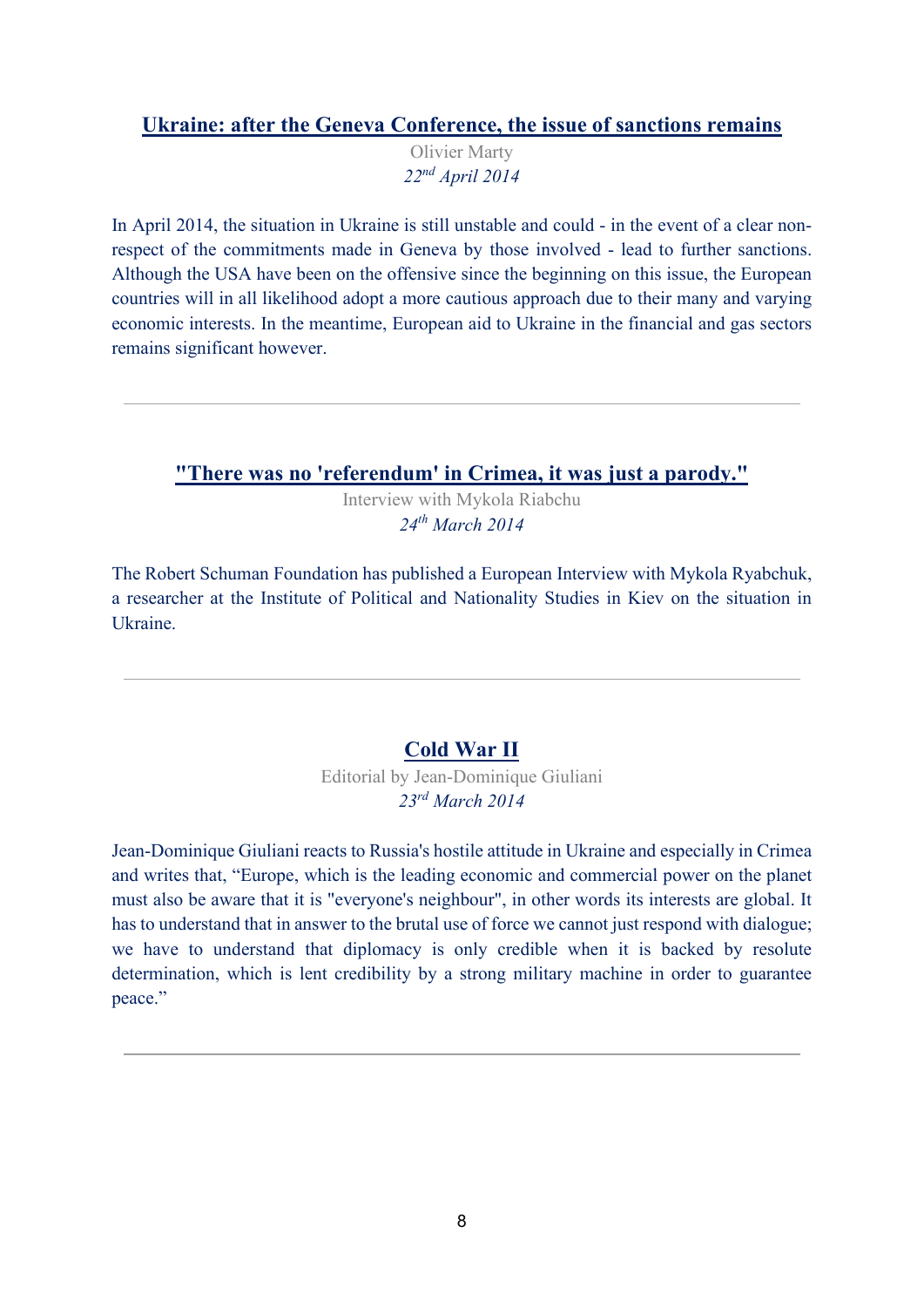#### **[Ukraine: Europe and Russia?](https://www.jd-giuliani.eu/en/article/cat-2/369_Ukraine-Europe-and-Russia.html)**

Editorial by Jean-Dominique Giuliani *3rd March 2014* 

Jean Dominique Giuliani analyses the tensions between Europe and Russia over Ukraine and urges the Franco-German couple to take joint action with a stronger impact than the privileged "diplomatic route" which does not seem to be bearing fruit.

# **["It is up to the Europeans to be more coherent regarding their vital and all](https://www.robert-schuman.eu/en/european-interviews/0078-european-interview-with-philippe-de-suremain)  [the more difficult partner \(Russia\), since it is not as confident as it appears](https://www.robert-schuman.eu/en/european-interviews/0078-european-interview-with-philippe-de-suremain)  [to be."](https://www.robert-schuman.eu/en/european-interviews/0078-european-interview-with-philippe-de-suremain)**

Interview with Philippe de Suremain *9th December 2013*

The failure of the negotiations with Europe at the Vilnius summit provoked very large demonstrations in Ukraine and, in response, a brutal repression. The Robert Schuman Foundation interviews the former French Ambassador to Kiev who was present in the region during the Orange Revolution and who is now member of the Foundation's Scientific Council, Philippe de Suremain who along with his western colleagues played an essential role in preserving peace in the country. In this interview, Philippe de Suremain explains how the situation could evolve in the coming days.

#### **[EU-Ukraine: beyond a fair and transparent election](https://www.robert-schuman.eu/en/european-issues/0255-eu-ukraine-beyond-a-fair-and-transparent-election)**

Ildar Gazizullin *15th October 2012* 

The future of the EU-Ukraine cooperation is dependent not only on how parliamentary elections are conducted, but also on Ukraine's progress with implementing reforms based on Association Agenda. It appears that the only positive scenario for Ukraine is to start unilateral implementation of the Association Agreement (AA) even before it is signed by the parties. This step would yield practical benefits for the country's weak economy and become an evidence of Kyiv's persistence in European integration.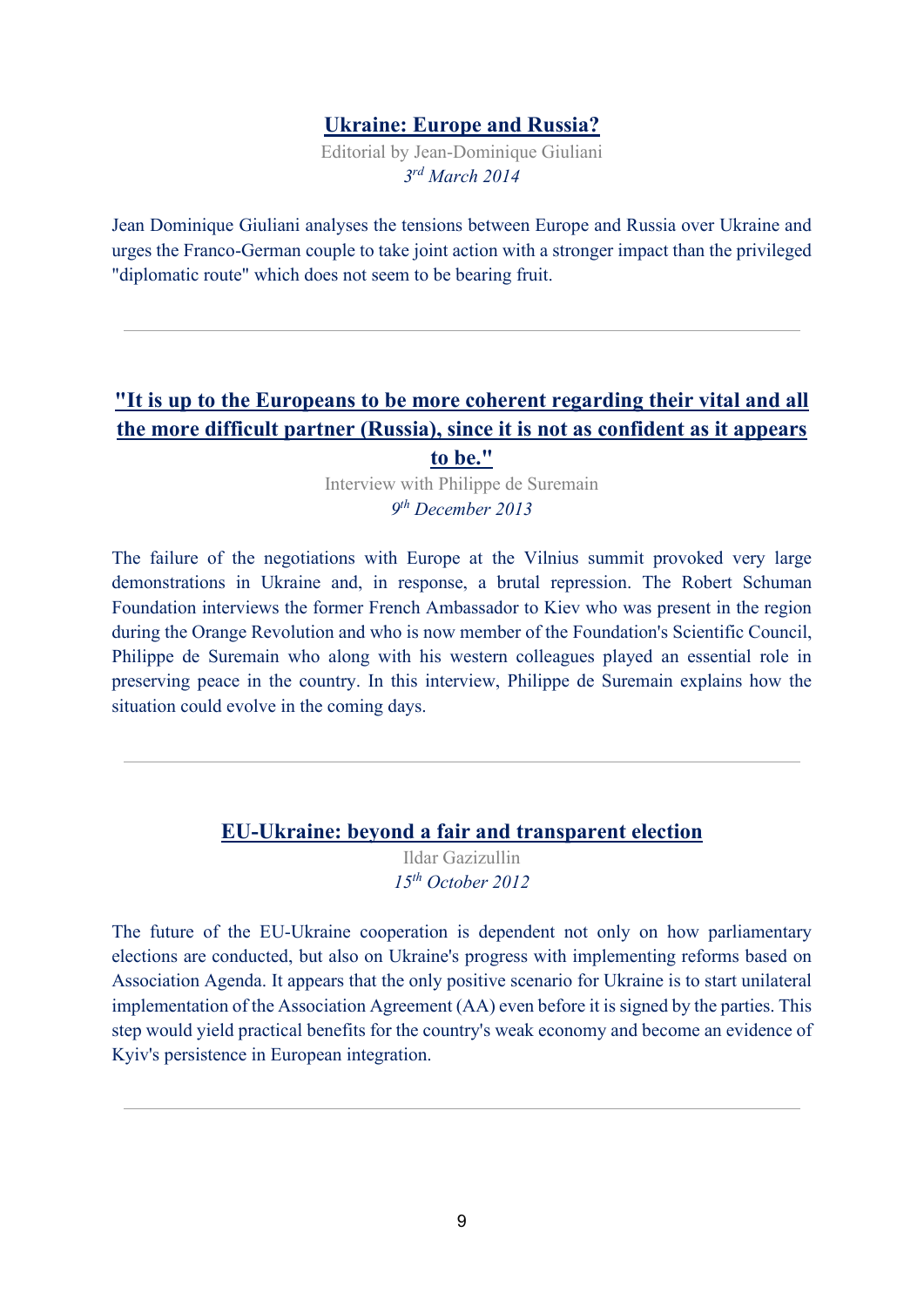# **[The Instrumentalisation of the judiciary in Ukraine: authoritarian excesses](https://www.robert-schuman.eu/en/european-issues/0249-the-instrumentalisation-of-the-judiciary-in-ukraine-authoritarian-excesses-of-one-man-or-an)  [of one man or an approach to political development?](https://www.robert-schuman.eu/en/european-issues/0249-the-instrumentalisation-of-the-judiciary-in-ukraine-authoritarian-excesses-of-one-man-or-an)**

Alla Lazareva *23rd July 2012* 

In its 21 years of independence Ukraine has lived through several periods: post-Soviet stagnation under Leonid Kravchuk, pseudo reform under Leonid Kuchma, anarchy during Viktor Yushchenko's period in office and finally the time of arbitrary justice and the emergence of political prisoners under Viktor Yanukovych.

# **[Is Ukraine falling victim to Russian economic "colonisation"?](https://www.robert-schuman.eu/en/european-issues/0217-is-ukraine-falling-victim-to-russian-economic-colonisation)**

Sophie Lambroschini *17th October 2011* 

Ukraine's position in regard to Russia has been shaken further with the conviction of former Prime Minister Yulia Tymoshenko, sentenced to seven years in prison for abuse of power during her appointment as Prime Minister of Ukraine – a decision that was condemned both by Moscow and the European Union. Given that the Kremlin perceives Ukraine as being in Russia's geopolitical sphere, (orbit) Ukraine harbours concern over its powerful neighbour's growing ascendancy in their economic relations – a bilateral (mutual?) tension that has been illustrated by a hardening in tone by both parties, the outcome of which is still uncertain. This study offers an overview of Russian economic influence in Ukraine beyond the customary theme of the gas sector, and attempts to assess its impact on Ukraine and its relations with the European Union.

# **[EU-Ukraine Relations: what developments have there been since the](https://www.robert-schuman.eu/en/european-issues/0214-eu-ukraine-relations-what-developments-have-there-been-since-the-election-of-viktor-yanukovych)  [election of Viktor Yanukovych?](https://www.robert-schuman.eu/en/european-issues/0214-eu-ukraine-relations-what-developments-have-there-been-since-the-election-of-viktor-yanukovych)**

Emmanuelle Armandon *26th September 2011* 

After Viktor Yanukovych's election as president of the Ukraine in February 2010 he distinguished himself immediately from his predecessor by taking up close links again with Russia. But the new Ukrainian president did not neglect his relations with the EU however. Bilateral relations have moved forwards and may lead, at the end of 2011, to the signature of an association agreement. The deepening of the partnership between Kyiv and Brussels may however now be in danger because of the authoritarian excesses of the Ukrainian regime.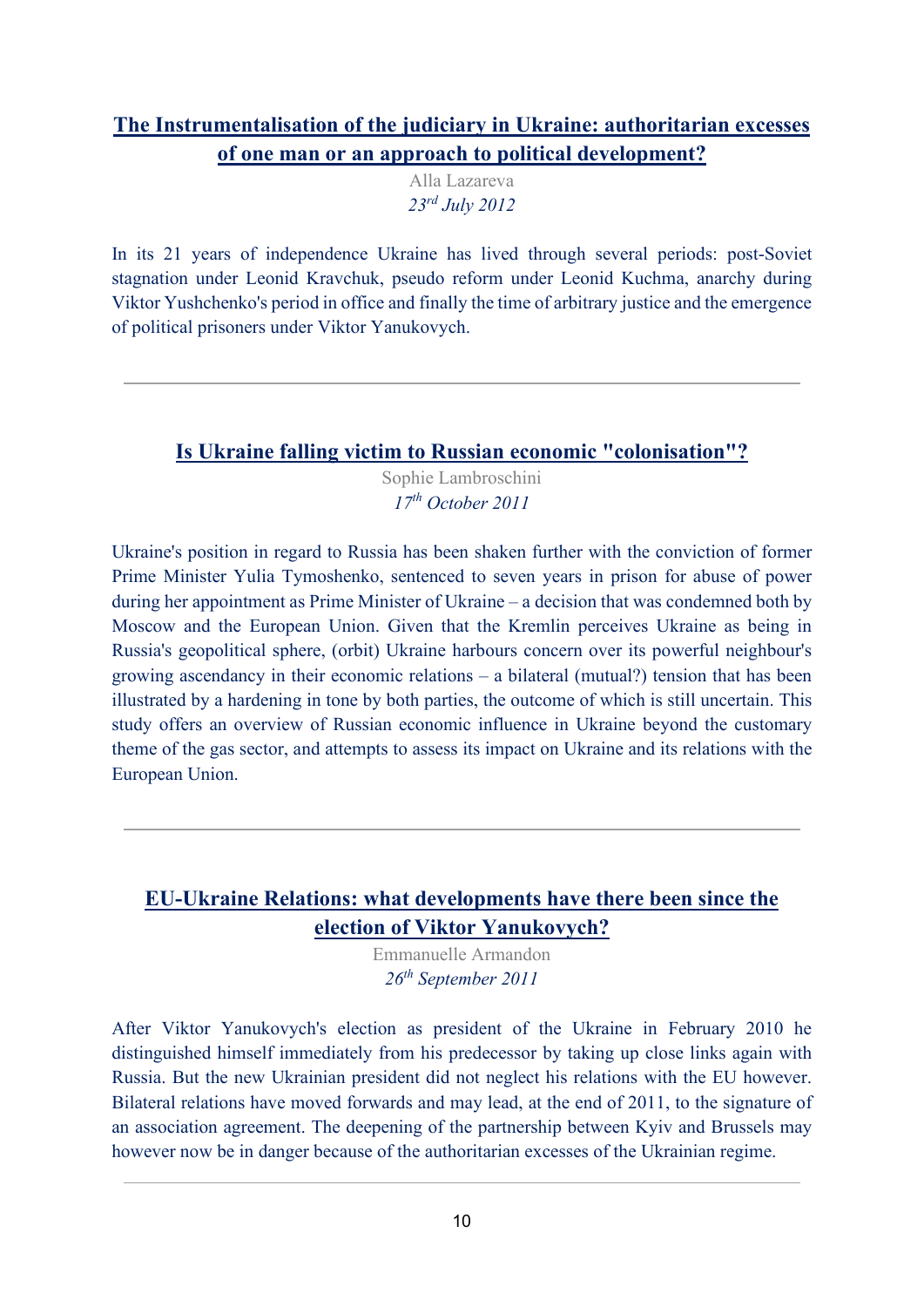# **[Viktor Yanukovych winner of the presidential election in Ukraine](https://www.robert-schuman.eu/en/eem/0950-viktor-yanukovych-winner-of-the-presidential-election-in-ukraine)**

Mathilde Goanec *15th February 2010* 

The 2010 Ukrainian presidential election sounded the death knell of the "orange" era. Viktor Yushchenko, the president elected in 2004, was eliminated in the first round, while Prime Minister Yulia Tymoshenko, a former Maidan muse, lost to the leader of the opposition, Viktor Yanukovich. The election, considered rather democratic, highlighted the lack of long-term strategy and the populism of the main players, who did not say much about their solutions to get the country out of the economic crisis and the chronic instability from which it suffers. On the geopolitical level, the victory of Viktor Yanukovych means the certain resumption of cordial relations with Russia, without condemning Ukraine's European ambitions.

# **[The remains of the Berlin Wall, twenty years later: what is at stake for](https://www.robert-schuman.eu/fr/doc/questions-d-europe/qe-153-fr.pdf)  [Russia and Ukraine?\\*](https://www.robert-schuman.eu/fr/doc/questions-d-europe/qe-153-fr.pdf)**

Miroslav Popovitch *11th January 2010* 

In this study, published twenty years after the fall of the Berlin Wall, the authors look back at the fall of the Wall, the consequences of the collapse of the Soviet bloc, Russia's status and its relationship with Ukraine.

### **[The Ukraine-Russia gas crisis: a major challenge for Europe\\*](https://www.robert-schuman.eu/fr/doc/questions-d-europe/qe-125-fr.pdf)**

Marc-Antoine Eyl-Mazzega *26th January 2009* 

This crisis deserves to be examined in depth because it is serious, unprecedented and complex, as it combines commercial, economic and geopolitical issues and raises the question of gas relations with Russia, the EU's energy security, but also its stability in relation to its direct and indirect neighbours on its eastern flank. It is the result in particular of the opacity of the negotiations between Ukraine and Russia, the stakes of which are difficult to grasp as much as the role, interests and influence of shadowy men. Far from being merely commercial, this highly politicised crisis serves interests that are not compatible with the partnership that the EU wishes to develop with Russia, which is based on cooperation and not on power struggle.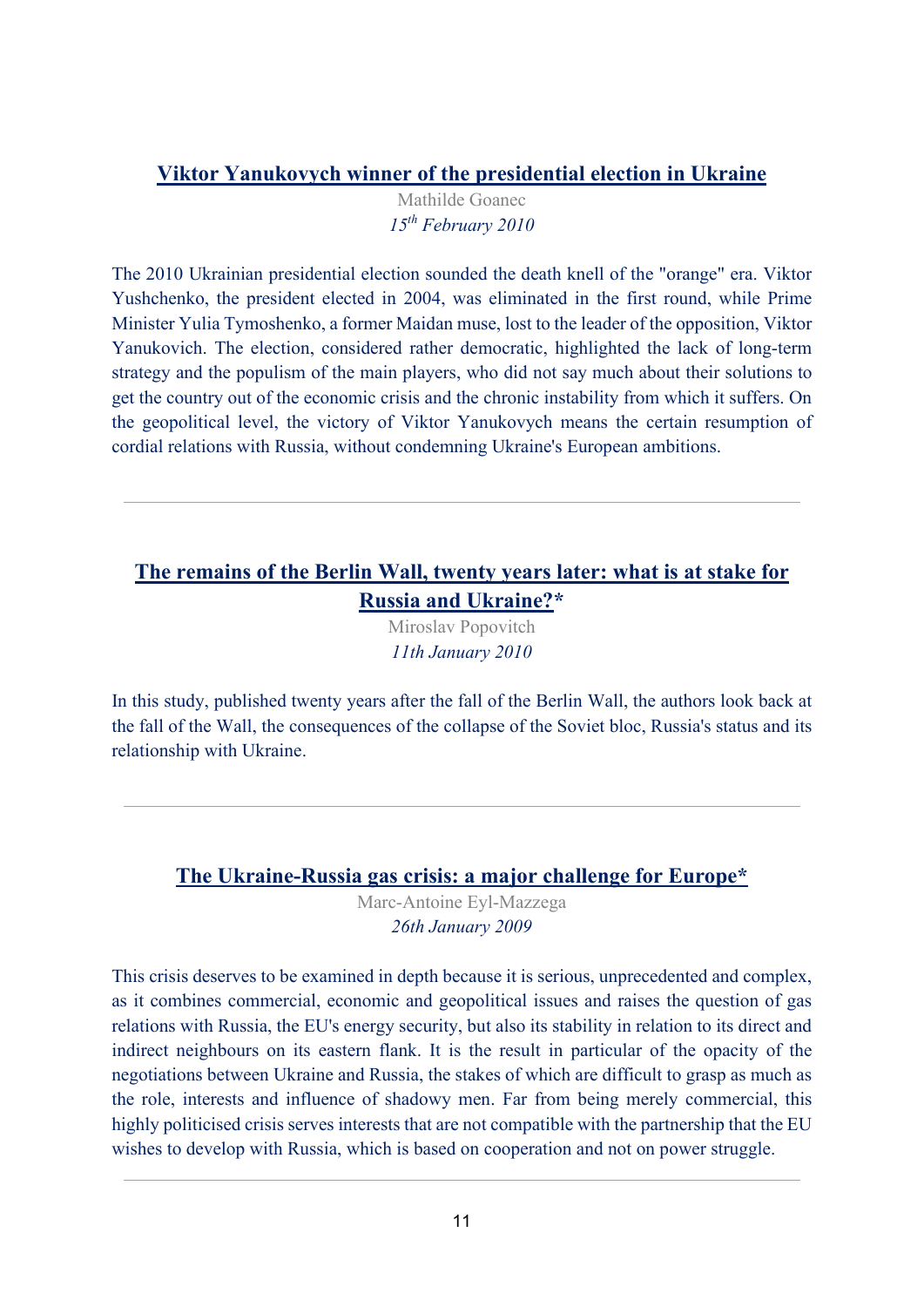#### **[Russian degassing](https://www.jd-giuliani.eu/en/article/cat-2/120_Russian-degassing.html)**

Editorial by Jean-Dominique Giuliani *6th January 2009* 

On 1st January 2009 Gazprom decided to suspend its deliveries to the Ukraine which is accused of not having paid its debts and has demonstrated its disagreement with the prices put forward to renew the contract. On 5th January, saying that the Ukraine was using some of the gas that transits across its territory towards the countries of the EU for its own requirements Russian Prime Minister asked Gazprom to reduce its deliveries to Europe. A new gas crisis was starting in the same manner as in 2006. The European Union, which at first felt safe in the knowledge that it held major reserves, dismissed the complainants asking them to settle what they considered a commercial disagreement. But the effect on the EU's most eastern members has forced it to act. It is too early to see what can be learned from the ongoing crisis but three points certainly seem to be evident.

### **[The EU-Ukraine Summit on 9 September 2008: Towards a historic and](https://www.robert-schuman.eu/fr/doc/questions-d-europe/qe-109-fr.pdf)  [strategic turning point?\\*](https://www.robert-schuman.eu/fr/doc/questions-d-europe/qe-109-fr.pdf)**

Marc-Antoine Eyl-Mazzega *8th September 2008* 

Almost 4 years after the "Orange Revolution", this study aims to examine the state of Ukraine's political and economic transformation, taking stock of Ukraine's gas policies and developments in relations with Russia. It aims to analyse the strategic challenges facing the country and its ability to overcome them. As the European Union and Ukraine prepare to conclude a new cooperation agreement, there are still many serious uncertainties about Ukraine's stability, which could affect not only its political and economic future, but also the energy security and stability of the European Union.

#### **[Ukraine, Belarus: Two elections for two transitions\\*](https://www.robert-schuman.eu/fr/questions-d-europe/0021-ukraine-bielorussie-deux-elections-pour-deux-transitions)**

Alexandra Goujon *6th March 2006* 

Since their independence in 1991, Ukraine and Belarus have embarked on two distinct paths of political transition. The question of democratisation is at the heart of the public debate in Ukraine, while in Belarus, the arrival in power of Alexander Lukashenko in 1994 led to the establishment of an authoritarian regime. The elections in these two states in March therefore raise different issues. The presidential election on 19 March 2006 in Belarus will allow the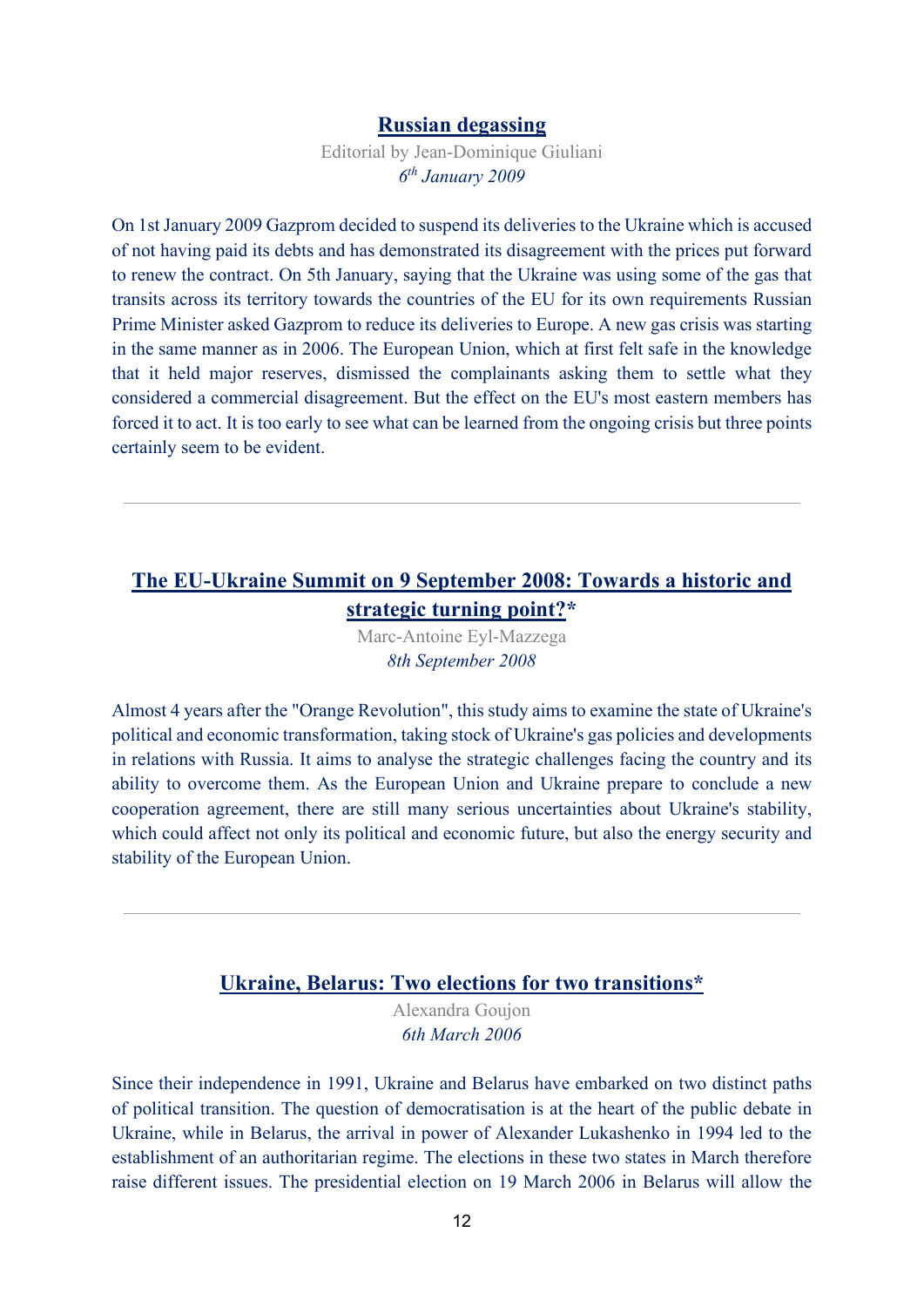regime in power to be confirmed or challenged, in a context where the choice of voters is reduced by the media monopoly of the outgoing president and the repression carried out against the opposition. The legislative elections of 26 March 2006 in Ukraine should allow, a little more than a year after the Orange Revolution, to confirm or reject the political alternation of 2004 built around Viktor Yushchenko, by granting or refusing him a majority in Parliament.

# **[Ukraine one year after the Orange Revolution. What is at stake for the](https://www.robert-schuman.eu/fr/questions-d-europe/0011-ukraine-un-an-apres-la-revolution-orange-quels-enjeux-pour-les-legislatives-de-mars-2006)  [March 2006 legislative elections?\\*](https://www.robert-schuman.eu/fr/questions-d-europe/0011-ukraine-un-an-apres-la-revolution-orange-quels-enjeux-pour-les-legislatives-de-mars-2006)**

Sophie Lambroschini *28th November 2005*

The first anniversary of the "Orange Revolution" coincides with the beginning of the campaign for the election of 450 deputies to the "Supreme Council" (Verkhovna Rada) on 26 March 2005. The outcome of these legislative elections is uncertain for President Yushchenko. At least since the dismissal of his Prime Minister, Yulia Tymoshenko, in September, the 2004 "Orange" electorate has been divided. The most radicals blame the president for having bowed to the economic influence of the oligarchs. Moreover, these elections will be held in a new context, that of the entry into force of a constitutional reform which reduces the powers of the president to the benefit of parliament.

### **[The political stakes of the change of power in Ukraine\\*](https://www.robert-schuman.eu/fr/supplements-lettre/0200-les-enjeux-politiques-du-changement-de-pouvoir-en-ukraine)**

Alexandra Goujon *21st February 2005* 

The 2004 presidential election was seen in Ukraine, but also in Europe and the United States, as decisive for the country's political development. The two main candidates in the election, Viktor Yushchenko, leader of the opposition since 2001, and Viktor Yanukovych, the outgoing Prime Minister supported by the presidential majority, represented two different political alternatives that were nevertheless caricatured by the political struggle.

While Yanukovych represented a certain continuity with the previous regime, allowing the oligarchic clans to remain in power and developing privileged relations with Russia, Yushchenko symbolised a break with the Kuchma era by proposing a programme centred on the implementation of economic reforms, the affirmation of Ukraine's independence and its accession to the European Union.